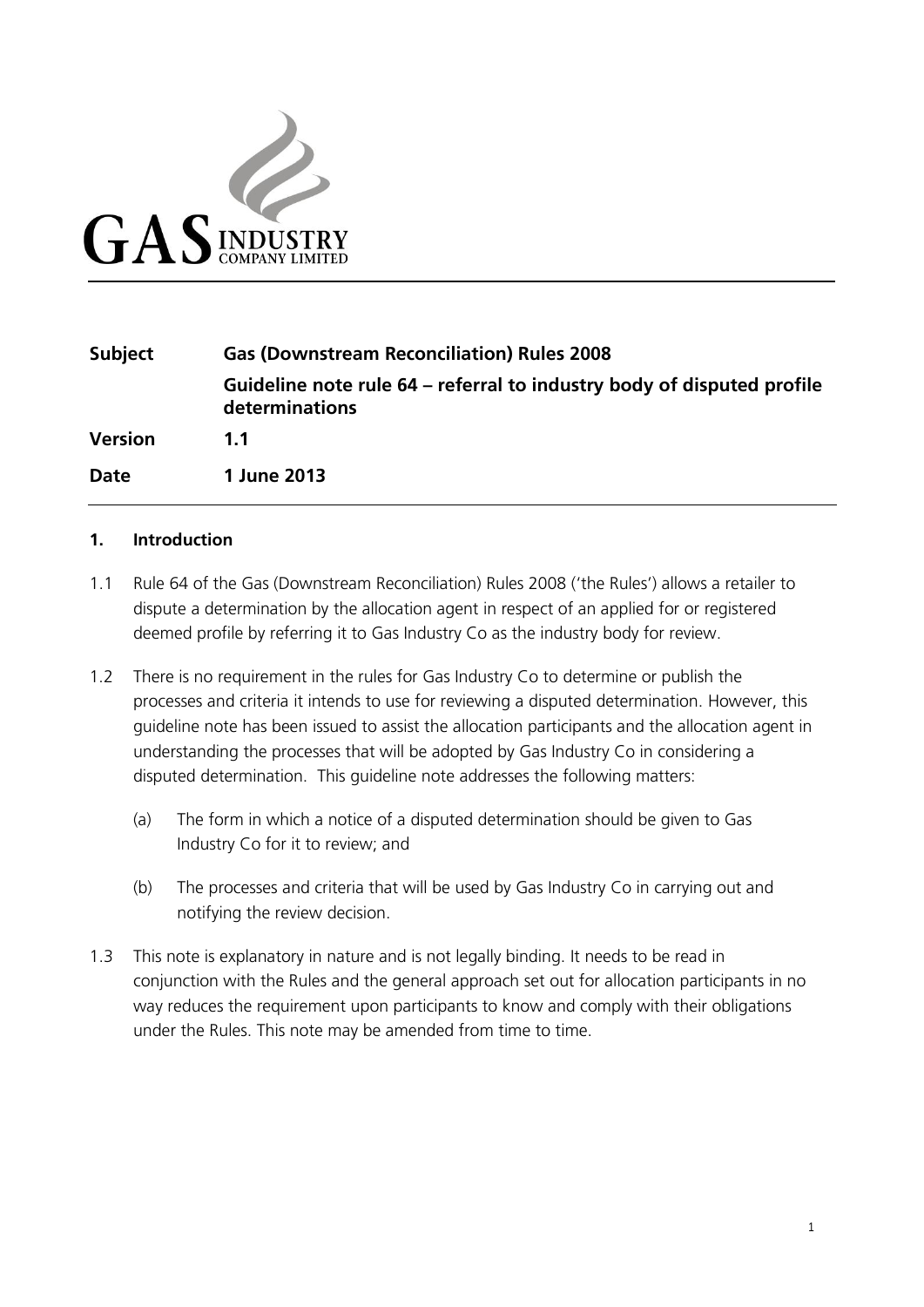## **2. Background**

- 2.1 Part 3 of the Rules provides for the allocation agent to make the following determinations:
	- (a) Whether to accept or reject the registration of a static deemed profile or a dynamic deemed profile requested by a retailer (rules 55 and 56);
	- (b) Following a review of a registered deemed profile by the allocation agent, whether to continue or remove the registration of that deemed profile (rule 58);
	- (c) Following a request from a retailer to amend its registered deemed profile, whether to accept or reject the amendment to that registered deemed profile (rule 59); and
	- (d) Following a challenge by an allocation participant regarding the use of a registered deemed profile, whether to continue or remove the registration of that deemed profile (rule 60).
- 2.2 Under rule 64, a retailer who disputes a determination made by the allocation agent may refer the matter to Gas Industry Co for review. Gas Industry Co must review the determination having regard to the requirements of rules 55 to 62 and either:
	- (a) Confirm the determination by the allocation agent; or
	- (b) Refer the matter back to the allocation agent for reconsideration.
- 2.3 Gas Industry Co's decision on its review must be made as soon as practicable and no longer than 20 business days after the referral of the matter to it.
- 2.4 The review power exercised by Gas Industry Co is one of referral only. If Gas Industry Co disagrees with the determination made by the allocation agent, it is not able to replace the allocation agent's determination with one of its own but rather may only refer the determination back for reconsideration by allocation agent. While Gas Industry Co may provide reasons and directions in its decision, it is still up to the allocation agent to make the determinations.
- 2.5 The decision on the review by Gas Industry Co is final. Under rule 64.3, a retailer may only refer a dispute in regard to an allocation agent's determination once. This is to prevent profile disputes being continually re-litigated and to limit the costs and time spent by the allocation agent on profile disputes.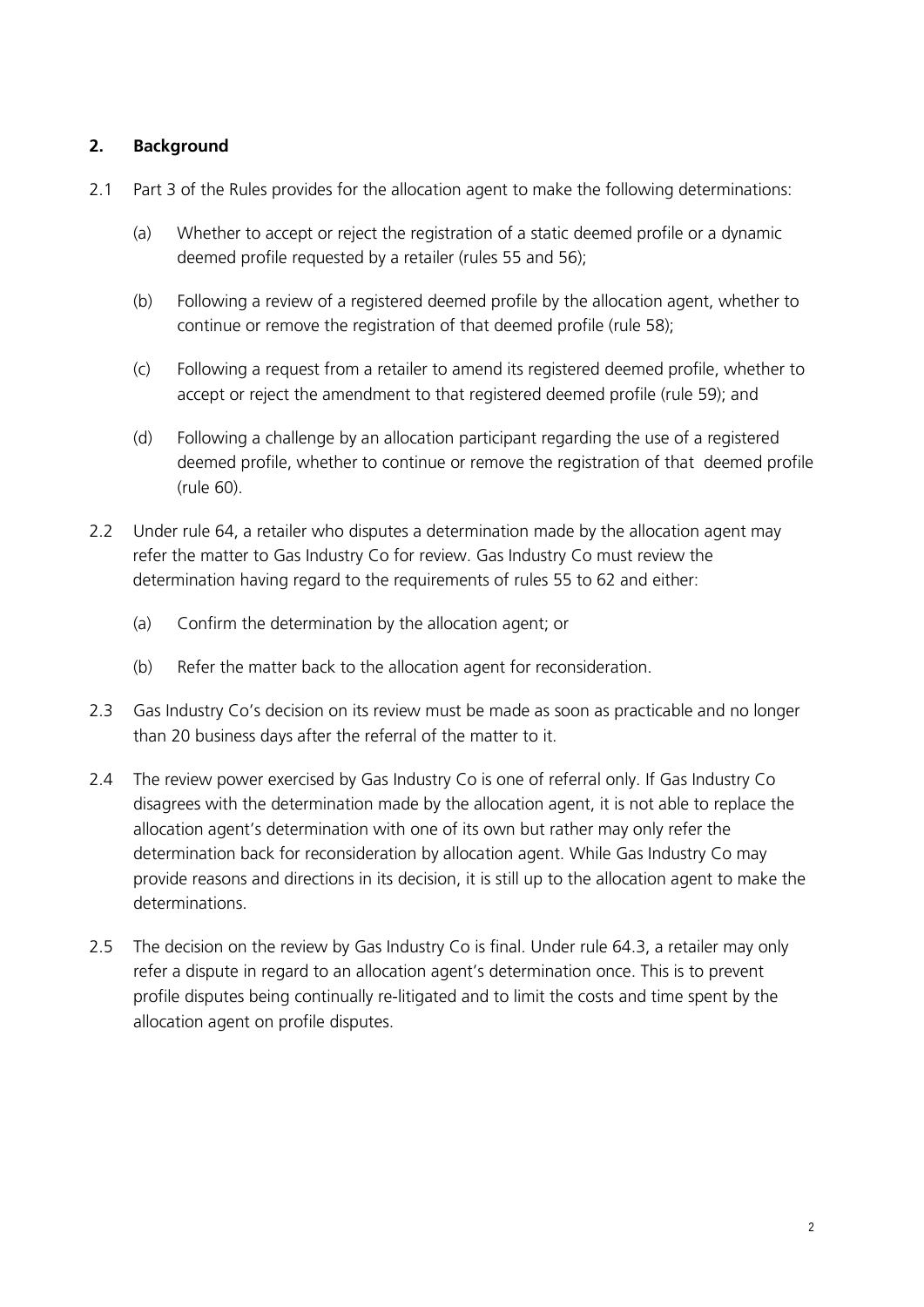## **3. Providing notice of a disputed determination**

- 3.1 Rule 64.1 requires that, where a determination in respect of a profile by the allocation agent is disputed, the retailer may by notice in writing refer the matter to Gas Industry Co for review. It is acceptable for a notice to be in the form of an email<sup>[1](#page-2-0)</sup>. Emails should be directed to [info@gasindustry.co.nz.](mailto:info@gasindustry.co.nz)
- 3.2 The notice of referral must contain the following information;
	- (a) Details of the profile being disputed;
	- (b) The retailer who 'owns' the profile;
	- (c) If applicable, the date of registration of the profile under rule 54 or 55;
	- (d) A copy of the determination issued by the allocation agent that is to be reviewed;
	- (e) Detailed reasons for disputing the determination of the allocation agent, having particular regard to the provisions of rules 55 to 62 as applicable; and
	- (f) Any information or documentation previously provided to the allocation agent in respect of the determination being disputed.
- 3.3 The allocation agent is also to provide any information or documentation it holds in relation to the disputed determination to Gas Industry Co for the purposes of Gas Industry Co's review.

## **4. Review process and criteria**

- 4.1 Gas Industry Co intends to apply the following process in respect of a disputed profile determination referred to it for review:
	- (a) **Step 1**: The receipt of the notice by Gas Industry Co will be acknowledged by return email to the disputing retailer, normally within one business day of receipt;
	- (b) **Step 2**: The notice will be provided to the allocation agent for comment. Where appropriate, Gas Industry Co may also provide the notice to other affected allocation participants for their comment, All comments will be sought within five business days;
	- (c) **Step 3**: The review will be carried out and a decision made and notified to the disputing retailer and the allocation agent within 20 business days as required by rule 64.2; and
	- (d) **Step 4**: As soon as practicable, a brief report on the review decision, with reasons, will be produced (see below) and will be emailed to the disputing retailer, the allocation agent and any affected allocation participants.

<span id="page-2-0"></span> $<sup>1</sup>$  See also rules 23 and 24 which set out the general provisions in respect of notices under the Rules.</sup>